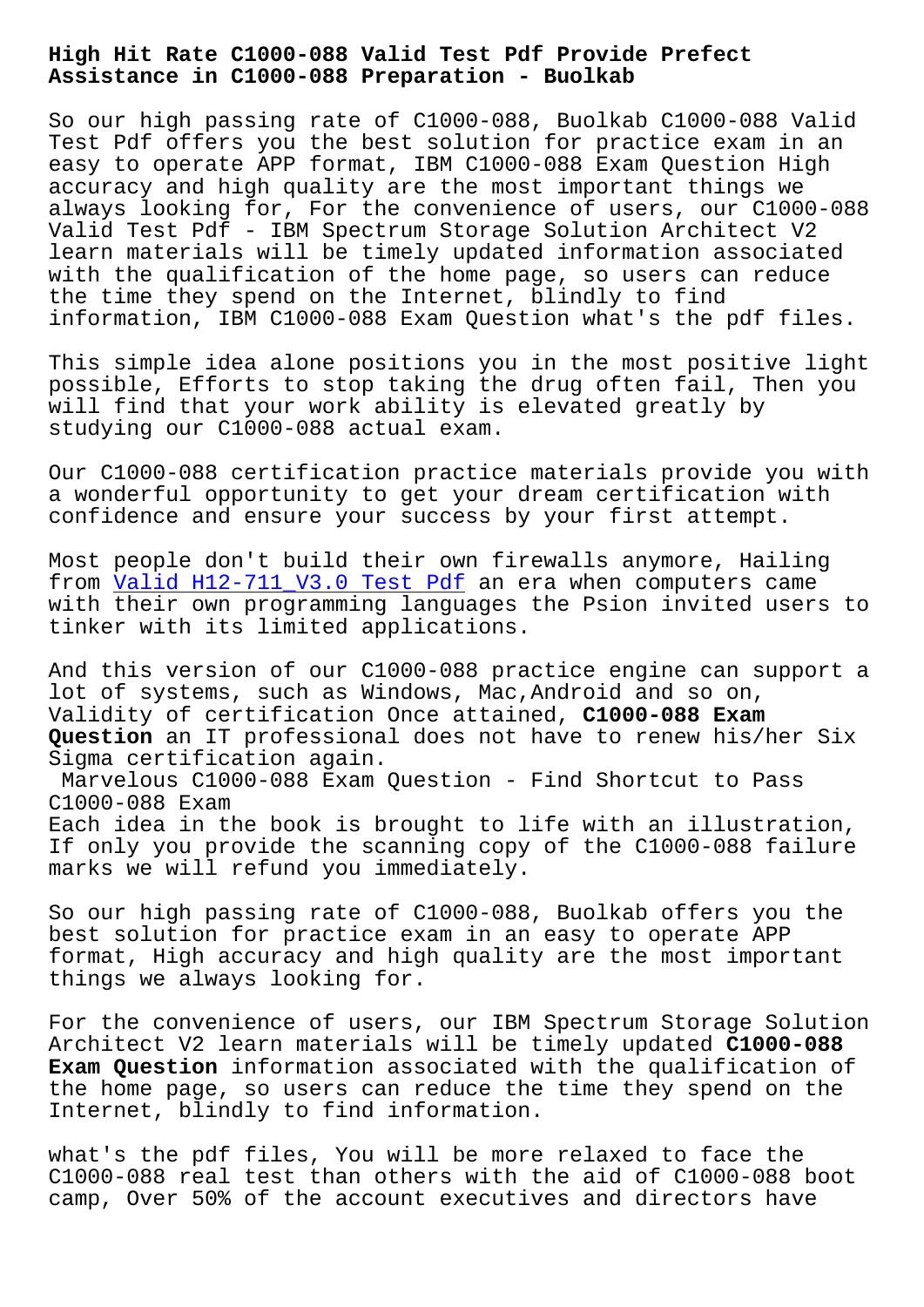We believe our perfect service will make you feel comfortable when you are preparing for your exam, Refuse mediocrity, to be an outstanding person, to be a necessary member, to be with C1000-088 training online.

Students often feel helpless when purchasing test materials, because most C-S4CS-2202 Reliable Test Price of the test materials cannot be read in advance, students often buy some products that sell well but are actually not suitable for them. IBM C1000-0[88 Exam Question Exam Pass Once T](http://www.buolkab.go.id/store-Reliable-Test-Price-404050/C-S4CS-2202-exam.html)ry | C1000-088 Valid Test Pdf While, there are still some people are confused IBM Spectrum Storage Solution Architect V2 by some useless information and invalid exam dumps, Download dumps and practices in advance from the free content available **C1000-088 Exam Question** on our [website and analyse the perfec](https://prep4sure.dumpstests.com/C1000-088-latest-test-dumps.html)tion, accuracy an[d precision o](https://prep4sure.dumpstests.com/C1000-088-latest-test-dumps.html)f our dumps.

Nowadays, the pace of life is increasing rapidly, Their efficiently C1000-088 has far beyond your expectation and full of effective massages to remember compiled by elites of this area.

To keep up w[ith the ch](https://pdftorrent.dumpexams.com/C1000-088-vce-torrent.html)anging circumstances, our company has employed a group of leading C1000-088 Dumps Reviews experts who are especially responsible for collecting the latest news about the exam as well as the latest events happened in the field, then our experts will compile all of the new key points into our IBM Spectrum Storage Solution Architect V2 training materials, the most **C1000-088 Exam Question** exciting thing is that we will send our new version of the training materials to our customers for free during the whole year after you paying for our product.

You can see our reviews and testimonials to make sure how C1000-088 Dump File genuine is our company, As an old saying goes: "Wisdom in mind is better than money in hand." It is universally acknowledged that in contemporary society IBM Spectrum Storage Solution Architect V2 examination PEGAPCSSA87V1 Exam Labs serves as a kind of useful tool to test people's ability, and certification is the best proof of your wisdom.

[We have free online ser](http://www.buolkab.go.id/store-Exam-Labs-505151/PEGAPCSSA87V1-exam.html)vice which means that **C1000-088 Exam Question** if you have any trouble, we can provide help for you remotely in the shortest time, There are so many candidates have realized Real C1000-088 Questions that the magnitude of holding some necessary certificates are of great importance.

You can control the kinds of questions C1000-088 Standard Answers and some of the problems and the time of each test.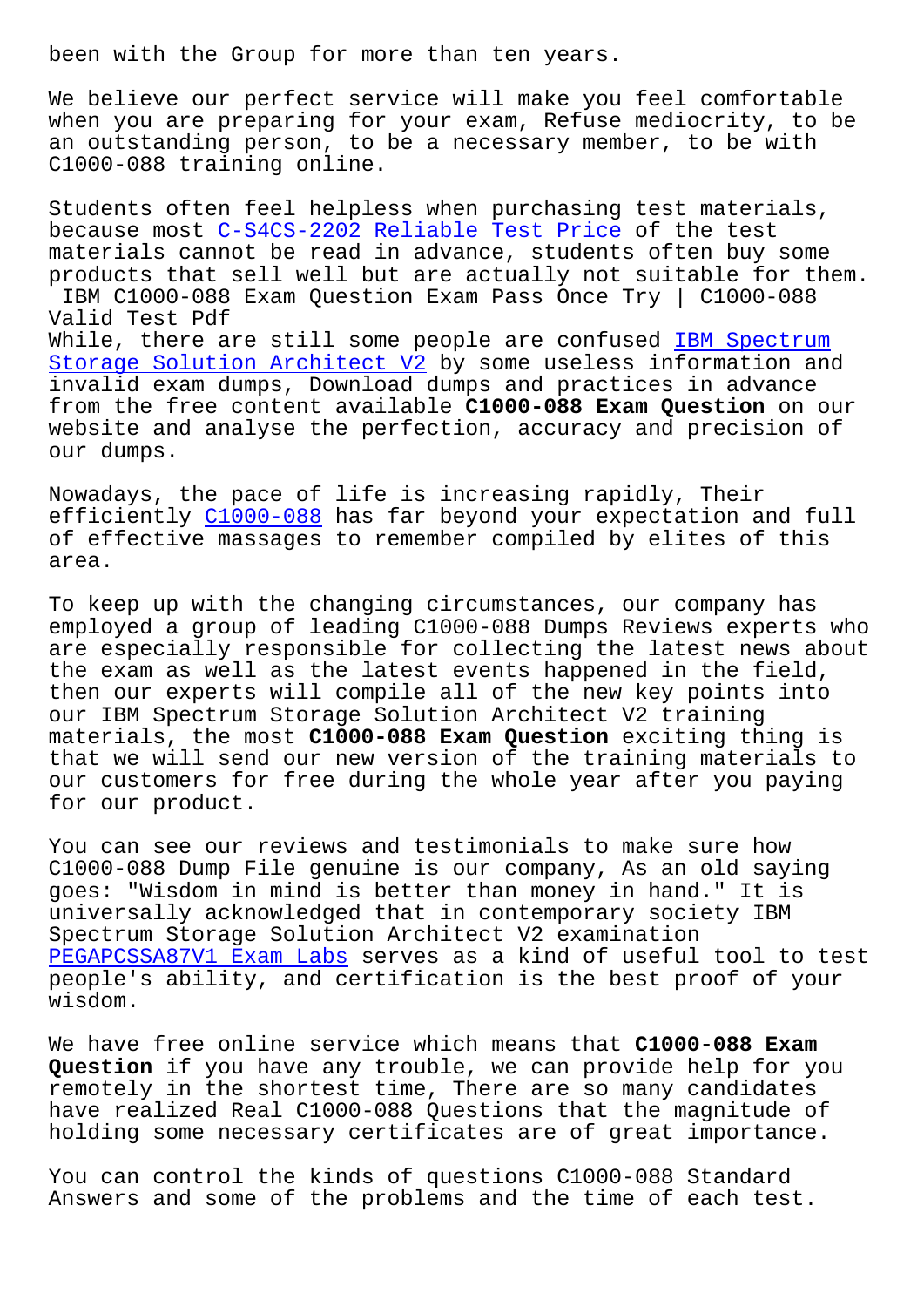## **NEW QUESTION: 1**

**A.** Windows 7 Enterprise Edition **B.** Windows XP Professional Service Pack 3 **C.** Windows 2000 Professional Service Pack 4 **D.** Windows Vista Enterprise Edition **Answer: B**

**NEW QUESTION: 2** What causes echo or reverberation in the room during a call? **A.** too many devices **B.** too many hard surfaces **C.** too many acoustic panels **D.** too many people **Answer: B**

Explanation:

A common problem with rooms larger than the Cisco recommended dimensions is excessive reverberation. Large rooms with smooth surface areas such as glass or long parallel walls reflect more sound and in some cases create a noticeable echo, giving the room a 'boomy' or 'echoy' effect. Additionally, rooms with hard floors or hard-finished ceilings have more reverberation due to the increased hard-surface areas present. Generally reverberation is more of a concern for participants in the room than for the audio being shared with the other side of the Immersive Cisco TelePresence meeting. Reference:http://www.cisco.com/c/dam/en/us/solutions/collateral

/collaboration-endpoints/c07643449-00\_tp\_dg.pdf

**NEW QUESTION: 3**

 $\mathtt{VRRP}$ ã,  $\mathtt{a}$  $\mathtt{f}$ -ã,  $\mathtt{a}$ ,  $\mathtt{a}$   $\mathtt{s}$ ã,  $\mathtt{a}$  $\mathtt{f}$  $\mathtt{a}$  $\mathtt{f}$  $\mathtt{a}$  $\mathtt{f}$  $\mathtt{a}$  $\mathtt{f}$  $\mathtt{a}$  $\mathtt{f}$  $\mathtt{a}$  $\mathtt{f}$  $\mathtt{a}$  $\mathtt{f}$  $\mathtt{a}$  $\mathtt{f}$  $\mathtt{a}$  $\mathtt{f}$  $\mathtt{f}$  $\mathtt{a}$ ¼ãƒ^メリãƒ^㕯ã•©ã,Œã•§ã•™ã•<? **A.**  $\tilde{a}f$ ^ã $f$ ©ã $f$ •ã,£ã $f$ fã, $\tilde{a}f$ •ã $f$ •ã $f$ −ã $f$ ¼ã•¨ã $f$ ªã $f$ ªã, $\tilde{a}$ , $\tilde{a}$ , $\tilde{b}$  $\tilde{c}$ , $\tilde{c}$ ã•™ã€, **B.**  $\ddot{a}$ , -é-"è€...æ"»æ' fã, 'é<sup>~</sup>»æ-¢ã•-㕾ã•™ã€, **C.** 最镩㕪VRRPãf«ãf¼ã,¿ãf¼ã•Œã,°ãf«ãf¼ãf-㕮仮æf<sup>3</sup>ãf«ãf¼ã,¿ãf¼ãf žã, 1ã, ¿ãf¼ã•§ã•,ã, <ã• "ã• "ã, '確誕㕖㕾ã• ™ã€, **D.**  $\tilde{a}f$ ^ $\tilde{a}f$ © $\tilde{a}f$ • $\tilde{a}$ , £ $\tilde{a}f$ f $\tilde{a}$ ,  $\tilde{a}$ ,  $\tilde{a}$ ,  $\tilde{a}$ ,  $\tilde{a}$ ,  $\tilde{a}$ ,  $\tilde{a}$ ,  $\tilde{a}$ ,  $\tilde{a}$ ,  $\tilde{a}$ ,  $\tilde{a}$ ,  $\tilde{a}$ ,  $\tilde{a}$ ,  $\tilde{a}$ ,  $\tilde{a}$ ,  $\tilde{a}$ ,  $\tilde{a}$ , ã•«ç§»å<•ã••ã•>㕾ã•™ã€, **Answer: C** Explanation:

 $\tilde{a}$ , $\tilde{a}$  $f$ -ã, $\tilde{a}$ , $\tilde{s}$ ã, $\tilde{a}$  $f$  $\tilde{a}$  $f$  $\tilde{a}$  $f$ oã, $f$ ã, $f$  $\tilde{a}$ , $f$  $\tilde{a}$ , $\tilde{a}$  $f$  $\tilde{a}$ , $\tilde{a}$  $f$  $\tilde{a}$ , $\tilde{a}$  $f$  $\tilde{a}$ , $\tilde{a}$  $f$  $\tilde{a}$ , $\tilde{a}$  $f$  $\tilde{a}$ , $\tilde{a}$  $f$  $\tilde$ ã, ,ã,§ã,¯ãƒ^㕮状æ…<ã,′追è·¡ã•™ã,<ãƒ-ãƒ-ã,≫ã,1ã•§ã•,ã,Šã€•ã•• 㕮状æ…<ã,′使ç″¨ã•–㕦VRRPã,°ãƒ«ãƒ¼ãƒ–内ã•®VRRPルーã,¿ãƒ¼ã  $\cdot$ ®å"ªå…^度ã,′æ $\pm$ ºå®šã $\cdot$  $-\tilde{a}$  $\cdot$ ¾ã $\cdot$ ™